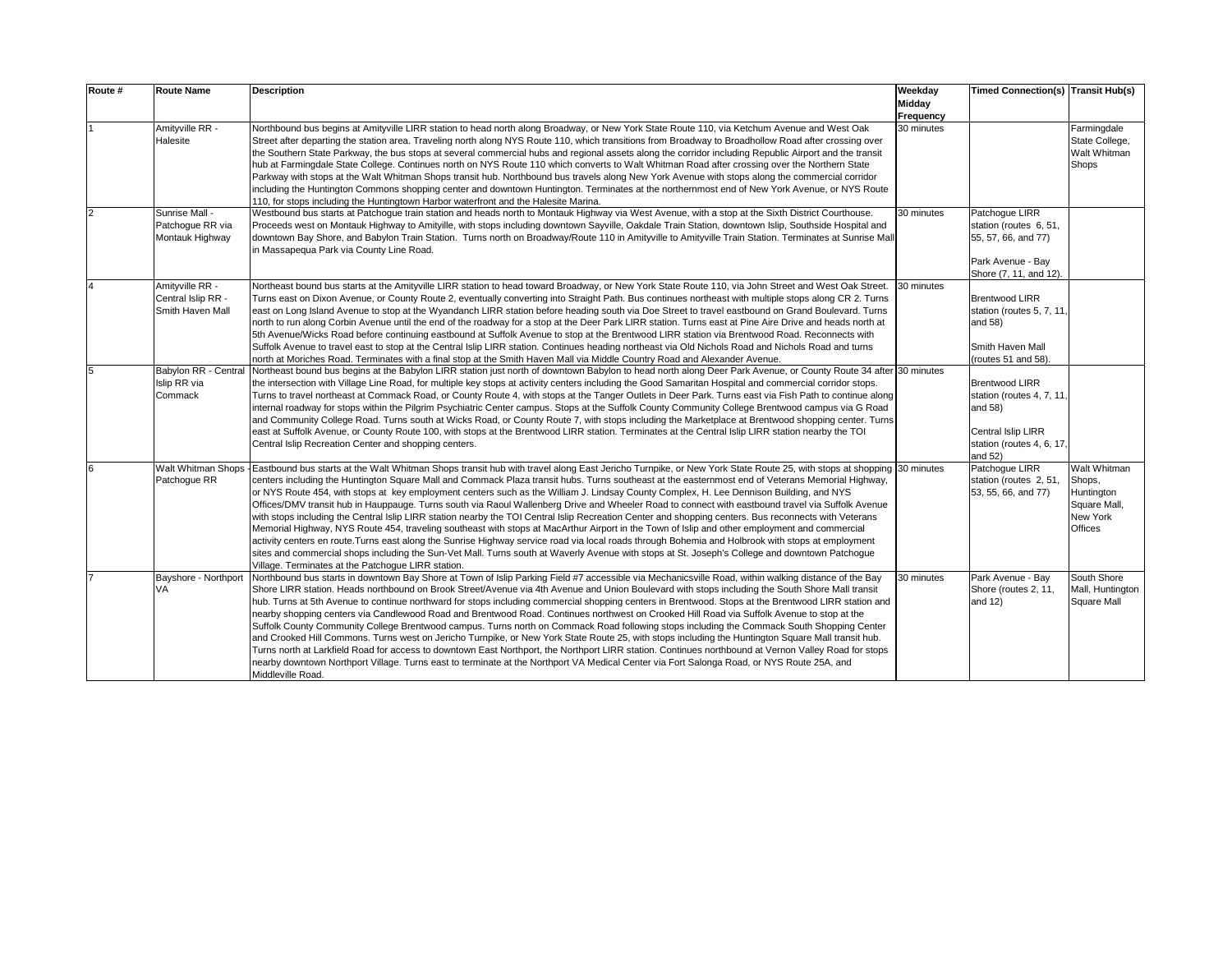| Route # | <b>Route Name</b>                                                    | <b>Description</b>                                                                                                                                                                                                                                                                                                                                                                                                                                                                                                                                                                                                                                                                                                                                                                                                                                                                                                                                                                                                                                                                                                                                                                                                                                                                                                                                                                                                                                                                                                                                                                                                                                                                                                                                                                                                    | Weekday<br>Midday       | <b>Timed Connection(s) Transit Hub(s)</b>                                                            |                                                |
|---------|----------------------------------------------------------------------|-----------------------------------------------------------------------------------------------------------------------------------------------------------------------------------------------------------------------------------------------------------------------------------------------------------------------------------------------------------------------------------------------------------------------------------------------------------------------------------------------------------------------------------------------------------------------------------------------------------------------------------------------------------------------------------------------------------------------------------------------------------------------------------------------------------------------------------------------------------------------------------------------------------------------------------------------------------------------------------------------------------------------------------------------------------------------------------------------------------------------------------------------------------------------------------------------------------------------------------------------------------------------------------------------------------------------------------------------------------------------------------------------------------------------------------------------------------------------------------------------------------------------------------------------------------------------------------------------------------------------------------------------------------------------------------------------------------------------------------------------------------------------------------------------------------------------|-------------------------|------------------------------------------------------------------------------------------------------|------------------------------------------------|
| 10      | Sunrise Mall -<br>Babylon RR via<br>Herzel                           | Eastbound bus begins at the Sunrise Mall transit hub in Massapegua and travels east on Louden Street. Turns south on County Line Road, or County<br>Route 1, to make stops including the Amityville LIRR station and downtown Amityville Village. Turns north at Broadway which converts to Albany Avenue.<br>Continues northbound at New Highway, or County Route 28. Heads east at Babylon Farmingdale Road, or New York State Route 109, and continues<br>eastward at Herzel Boulevard. Travels south via Little East Neck Road toward Babylon Village. Turns west along Railroad Avenue with stops within<br>walking distance of the Lindenhurst LIRR station and downtown Lindernhurst Village. Turns east at Montauk Highway, or NYS Route 27A, which converts<br>to West Main Street in downtown Babylon Village to via South Delaware Avenue. Terminates at the Babylon LIRR station.                                                                                                                                                                                                                                                                                                                                                                                                                                                                                                                                                                                                                                                                                                                                                                                                                                                                                                                         | Frequency<br>60 minutes |                                                                                                      |                                                |
| 11      | Bay Shore -<br>Hauppauge                                             | Northbound bus starts in downtown Bay Shore at Town of Islip Parking Field #7 accessible via Mechanicsville Road, within walking distance of the Bay<br>Shore LIRR station. Heads east on East Main Street, or New York State Route 27A, with stops along the active commercial corridor and at Southside<br>Hospital. Turns north at Brentwood Road, and continues northbound along Broadway following an east-west roadway connection via Spur Drive North.<br>Turns west at 2nd Avenue for stops including the Brentwood LIRR station, the Brent City and Brentwood Commons shopping centers, and the Brentwood<br>Recreation Center. Turns north at Brentwood Road and continues northbound on Moreland Road via the Long Island Expressway service road. Turns<br>east to traverse the length of Oser Avenue to make stops at major employments sites within the Hauppauge Industrial Park. Continues eastward on<br>Rabro Drive via Old Willets Path. Turns north on Raoul Wallenberg Drive to terminate at the H. Lee Dennison Building and NYS Offices/DMV transit hub<br>in Hauppauge.                                                                                                                                                                                                                                                                                                                                                                                                                                                                                                                                                                                                                                                                                                                       | 30 minutes              |                                                                                                      | New York<br>Offices                            |
| 12      | E Farmingdale -<br>Wyandanch - Bay<br>Shore                          | Eastbound bus begins at the Farmingdale State College transit hub and turns north on Broad Hollow Road, or New York State Route 110. Heads east on<br>Colonial Springs Road, or County Route 5, via Ruland Road toward Wyandanch with stops at the LIRR stationa and downtown Wyandanch. Turns east<br>on Nicolls Road from Straight Path. Turns south on Deer Park Avenue, or New York State Route 231, with stops along the active segment before<br>continuing eastward along Grand Boulevard for access to the Tanger Outlets in Deer Park. Turns south at Howells Road and continues southward via<br>Bay Shore Road, or County Route 57, and Manor Lane with stops at shopping destinations including the Gardiner Manor Mall in West Bay Shore.<br>Reconnects with Howells Road to turn south at 5th Avenue. Terminates in downtown Bay Shore at Town of Islip Parking Field #7 within walking distance<br>of the Bay Shore LIRR station.                                                                                                                                                                                                                                                                                                                                                                                                                                                                                                                                                                                                                                                                                                                                                                                                                                                                      | 30 minutes              |                                                                                                      |                                                |
| 17      | Islip - Hauppauge                                                    | Northbound bus starts in commercial corridor along Montauk Highway, or New York State Route 27A. Turns north at Carleton Avenue, or County Route<br>17, in East Islip with stops including the Cohalan Court Complex and retail shopping destinations. Turns east at Sunburst Boulevard for stops nearby<br>multifamily residential complexes. Continues travel northbound at Lowell Avenue. Turns west at East Suffolk Avenue with stops including the Central Islip<br>LIRR station and nearby TOI Central Islip Recreation Center and shopping centers. Turns north at Hawthorne Avenue to connect with Veterans Memorial<br>Highway, or NYS Route 454, via Motor Parkway heading west. Turns south to terminate at the H. Lee Dennison Building and NYS Offices/DMV transit<br>hub in Hauppauge.                                                                                                                                                                                                                                                                                                                                                                                                                                                                                                                                                                                                                                                                                                                                                                                                                                                                                                                                                                                                                  | 30 minutes              | Central Islip LIRR<br>station (routes 4, 5, 6,<br>and 52)                                            |                                                |
| 51      | Patchoque RR -<br>Ronkonkoma RR -<br>Stony Brook - Port<br>Jefferson | Northbound bus starts at the Patchoque LIRR station in downtown Patchoque Village. Heads north on County Route 19 which converts from West<br>Avenue to Waverly Avenue via Holbrook Road with stops including shopping centers and St. Joseph's College. Continues travel north along Patchogue-<br>Holbrook Road, or County Route 19. Turns west on Union Avenue to make stops at the Ronkonkoma LIRR station and nearby commercial hub. Heads<br>north on Hawkins Avenue to connect with Middle Country Road with stops available within Lake Grove Village. Turns west on Middle Country Road, or<br>New York State Route 25, to make stops at the Smith Haven Mall transit hub. Turns east on Nesconset Highway for access to active commercial sites<br>along the corridor. Turns north at Nicolls Road, or County Route 97, with stops including the Stony Brook Univeristy Hospital and campus, Stony Brook<br>LIRR station, and surrounding destinations. Heads northeast via North Country Road, NYS Route 25A, which converts to West Broadway approaching<br>downtown Port Jefferson Village. Turns east at Myrtle Avenue to connect with Belle Terre Road heading south for access to regional healthcare centers<br>including stops at St. Charles Hospital and John T. Mather Memorial Hospital. Turns west at North Country Road to reconnect with NYS Route 25A<br>heading south with stops at the Port Jefferson LIRR station. Continues travel south with roadway converting to Patchogue Road, or NYS Route 112.<br>Terminates at the Jefferson Shopping Plaza just north of Terryville Road in Port Jefferson Station.                                                                                                                                                                            | 30 minutes              | Patchoque LIRR<br>station (routes 2, 6,<br>55, 66, and 77)<br>Smith Haven Mall<br>(routes 4 and 58). |                                                |
| 52      | Central Islip RR -<br>Ronkonkoma RR -<br>Gordon Heights              | Northeastbound bus starts at the Central Islip LIRR station, north of the Central Islip Recreation Center and Community Park. Heads east on County<br>Route 100 or East Suffolk Avenue before turning north to NYS Route 454 or Veterans Memorial Highway via Sycamore Avenue, with access to the<br>Islandia Shopping Center. Continues northwest until turning east onto County Route 67 or Motor Parkway. Follows Motor Parkway until turning south in<br>Ronkonkoma on County Route 93 converts to from Rosevale Avenue to Ocean Avenue. Travels south until intersecting with Lakeland Street or Johnson<br>Avenue to continue east to the north side of the Ronkonkoma LIRR station. From Ronkonkoma LIRR station, travels north along Hawkins Avenue through<br>commercial and cultural sites. Turns east along County Route 16 or Portion Road for access to commercial sites along the corridor until turning north on<br>College Road near Farmingville County Offices transit hub and continues northeast, transitioning to Mooney Pond Road. Follows Mooney Pond Road<br>until connecting north to State Route 25 or Middle Country Road via Paul's Path Mooney Pond Road. Travels east along Middle Country Road, with local<br>stops for access to nearby apartments, assisted living, medical offices, and shopping centers around Coram Plaza transit hub until turning south onto<br>Homestead Drive. Continues south on West Yaphank Road via Beach Lane. Turns east onto Seymour Lane before continuing southward along Hawkins<br>Avenue within a residential neighborhood of Gordon Heights. Turns west on Baldwin Lane to terminate along Gordon Avenue just north of Granny Road.<br>Bus initiates return trip by traveling northbound on Gordon Avenue to reconnect with Middle Country Road. | 30 minutes              | <b>Central Islip LIRR</b><br>station (routes 4, 5, 6,<br>17)                                         | Farmingville<br>County Offices,<br>Coram Plaza |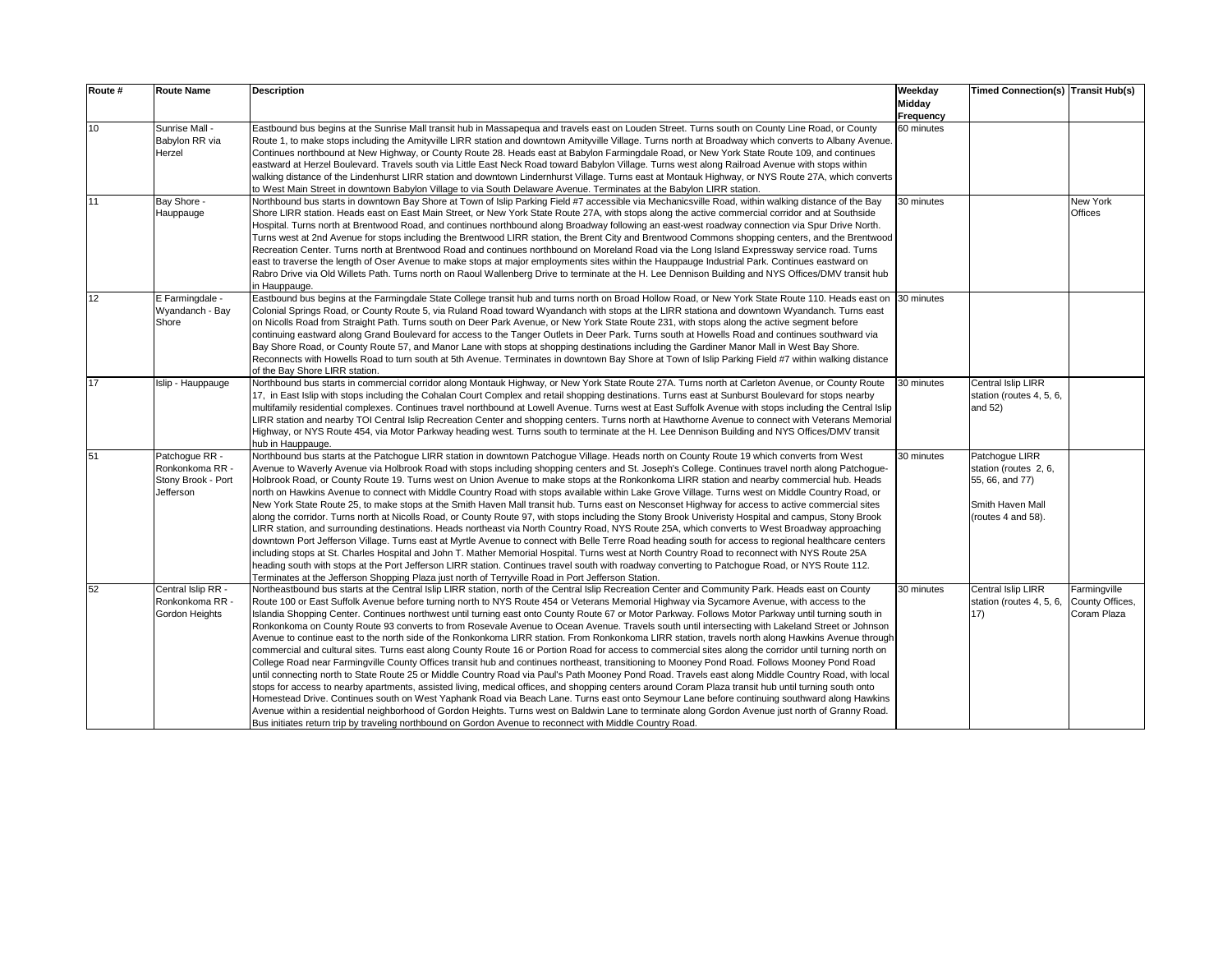| Route # | <b>Route Name</b>                                     | <b>Description</b>                                                                                                                                                                                                                                                                                                                                                                                                                                                                                                                                                                                                                                                                                                                                                                                                                                                                                                                                                                                                                                                                                                                                                                                                                                                                                                                                                                                                                                                                                                                                                                                                                                                                                                                                                                                                                                                                                                                                                                                                                                                                                                                                                                                                                                                                          | Weekday<br><b>Midday</b><br>Frequency | Timed Connection(s) Transit Hub(s)                                                                                                                      |                                     |
|---------|-------------------------------------------------------|---------------------------------------------------------------------------------------------------------------------------------------------------------------------------------------------------------------------------------------------------------------------------------------------------------------------------------------------------------------------------------------------------------------------------------------------------------------------------------------------------------------------------------------------------------------------------------------------------------------------------------------------------------------------------------------------------------------------------------------------------------------------------------------------------------------------------------------------------------------------------------------------------------------------------------------------------------------------------------------------------------------------------------------------------------------------------------------------------------------------------------------------------------------------------------------------------------------------------------------------------------------------------------------------------------------------------------------------------------------------------------------------------------------------------------------------------------------------------------------------------------------------------------------------------------------------------------------------------------------------------------------------------------------------------------------------------------------------------------------------------------------------------------------------------------------------------------------------------------------------------------------------------------------------------------------------------------------------------------------------------------------------------------------------------------------------------------------------------------------------------------------------------------------------------------------------------------------------------------------------------------------------------------------------|---------------------------------------|---------------------------------------------------------------------------------------------------------------------------------------------------------|-------------------------------------|
| 53      | Patchoque RR - Port<br>Jefferson via<br>Waverly/Boyle | Northbound bus starts at the Patchogue LIRR station in downtown Patchogue Village. Heads north on County Route 19 which converts from West<br>Avenue to Waverly Avenue via Holbrook Road, passing near St. Joseph's College and shopping centers around State Route 27 or Sunrise Highway.<br>Continues north along Waverly Avenue until turning left onto Horseblock Road which transitions to County Route 16 or Portion Road. Follows Portion<br>Road until turning north onto College Road, stopping at a bus shelter on the Suffolk County Community College Ammerman Campus before continuing<br>north to State Route 25 or Middle Country Road, with access to surrounding shopping centers. Route continues north on Boyle Road via Middle Country<br>Road, with access to Rose Caracappa Memorial Park, Middle Country Park, Veterans Ballfield Park, and Buttercup Field. Turns southeast onto Old Town<br>Road before turning north onto Terryville Road and crossing State Route 347 or Nesconset-Port Jefferson Highway with access to shopping centers,<br>apartments, and medical facilities along the corridor. Terminates on State Route 112 or Patchogue-Port Jefferson Road near surrounding shopping<br>centers just north of Terryville Road, south of Port Jefferson LIRR station                                                                                                                                                                                                                                                                                                                                                                                                                                                                                                                                                                                                                                                                                                                                                                                                                                                                                                                                                                                     | 60 minutes                            | Patchoque LIRR<br>station (routes 2, 6, 51, County Offices<br>53, 66, and 77)                                                                           | Farmingville                        |
| 55      | Patchoque RR - Port<br>Jefferson via NYS<br>112       | Northbound bus starts at Patchogue LIRR station in downtown Patchogue Village. Heads north on County Route 19 or West Avenue before turning east<br>onto Main Street, continuing until turning north onto State Route 112 or Medford Avenue, with access to shopping centers and parks along the corridor.<br>Medford Avenue transitions into Port Jefferson-Patchoque Road between the Long Island Expressway and Granny Road and turns right onto Skips Road<br>to travel northwest on [Coram and Yaphank Road] at the Coram Plaza transit hub for access to shopping centers and medical facilities. Route reconnects<br>with Route 112 via State Route 25 or Middle Country Road, with access to shopping centers, Diamond in the Pines Park, and medical offices along the<br>corridor before terminating on Patchogue Road just south of Terryville Road.                                                                                                                                                                                                                                                                                                                                                                                                                                                                                                                                                                                                                                                                                                                                                                                                                                                                                                                                                                                                                                                                                                                                                                                                                                                                                                                                                                                                                             | 60 minutes                            | Patchoque LIRR<br>station (routes 2, 6,<br>51, 53, 66, and 77)                                                                                          | Coram Plaza                         |
| 77      | Brookhaven Memoria<br><b>Hospital Shuttle</b>         | Eastbound bus starts at Patchoque LIRR station in downtown Patchoque Village. Bus connects to Main Street from South Ocean Avenua via roads<br>around the Patchogue LIRR Station. Travels east along Main Street, which transitions to County Route 80 or Montauk Highway through East Patchogue<br>with access to shopping centers along Montauk Highway. Turns north onto County Route 101 or Patchogue Yaphank Road/Sills Road. Follows County<br>Route 101 until reaching the intersection with Hospital Road, allowing access to nearby medical offices. Bus turns left onto Hospital Road, traveling north<br>to stop at Brookhaven Memorial Hospital. Continues north towards Sunrise Highway South Service Road, where the bus turns right and travels east until<br>reaching Gazzola Drive at the end of Sunrise Highway South Service Road. Reconnects to County Route 101 via Gazzola Drive and follows County<br>Route 101 northeast until the intersection with Woodside Avenue East. Turns right at the intersection to travel east along Woodside Avenue East until<br>turning southbound on Station Road. Travels south on Station Road until reaching Montauk Highway, where the bus turns westbound. Bus travels west<br>until reaching Post Avenue. Route terminates on cross street Atlantic Avenue at the Bellport LIRR station.                                                                                                                                                                                                                                                                                                                                                                                                                                                                                                                                                                                                                                                                                                                                                                                                                                                                                                                                       | 60 minutes                            | Patchoque LIRR<br>Station (Routes 2, 6,<br>51, 53, 55, and 66)                                                                                          |                                     |
| 110     | <b>Suffolk Clipper</b>                                | Eastbound bus begins at Farmingdale State College. Travels north along Broadhollow Road, providing access to Melville Office Park between Long<br>Island Expressway South Service Road and Ruland Road. Reconnects with Broadhollow Road to travel north across Long Island Expressway for access<br>to office buildings along Walt Whitman Road. From Walt Whitman Road, turns east onto Long Island Expressway North Service road. Travels east until<br>reaching Pinelawn Road, turning south and crossing Long Island Expressway to continue east on Long Island Expressway. Stays on Long Island<br>Expressway until Exit 58, where Clipper connects with park and ride lot north of Long Island Expressway. Resumes travel east on Long Island<br>Expressway. Terminates at Exit 63 park and ride lot north of Long Island Expressway                                                                                                                                                                                                                                                                                                                                                                                                                                                                                                                                                                                                                                                                                                                                                                                                                                                                                                                                                                                                                                                                                                                                                                                                                                                                                                                                                                                                                                                 | Certain Times                         |                                                                                                                                                         | Farmingdale<br><b>State College</b> |
| 58      | Brentwood RR -                                        | Eastbound bus starts at Brentwood LIRR station located near shopping centers and apartments. Travels east along County Route 100 or Suffolk Avenue 60 minutes<br>Riverhead via NYS 25 via Washington Avenue until reaching the intersection with State Route 111. Bus turns north to continue along Calebs Path before merging with northwest<br>bound County Route 67 or Motor Parkway. Turns right onto Old Willets Path with access to Hauppague Industrial Park. Continues north along Old Willets<br>Path, crossing Veterans Memorial Highway to turn right into internal roads County Center Road and North Drive, providing access to Suffolk County<br>offices. Reconnects onto Old Willets Path to continue north towards State Route 25 or Jericho Turnpike. Turns east onto Jericho Turnpike, passing<br>through Caleb Smith State Park before making stops in downtown Smithtown and The Village of the Branch. Continues along State Route 25 until turning<br>onto State Route 347 northbound to make stops at Smith Haven Mall. Reconnects to State Route 25 or Middle Country Road via New Moriches Road.<br>Continues east along Middle Country Road with access to surrounding shopping centers in the corridor. Connects with Coram Plaza transit hub for<br>access to surrounding shopping centers. Bus resumes eastbound travel along Middle Country Road through Middle Island and Ridge commercial areas.<br>Passes through Calverton with access to Calverton National Cemetary and nearby parks until Middle Country Road connects to County Route 58 or Old<br>Country Road in Riverhead. Bus continues along Old Country Road with access to Tanger Outlet Mall and other shopping centers until making stops at<br>Peconic Bay Medical Center along Roanoke Avenue. Reconnects with eastbound Middle Country Road via Middle Road and Ostrander Avenue before<br>heading south to connect to County Route 43 or Northville Turnpike. Travels southwest along Northville Turnpike towards Riverhead LIRR Station on<br>Railroad Avenue with access to nearby courthouses. Connects to County Road 94A via Osborne Avenue, Court Street, and West Main Street. Route<br>terminates at Suffolk County Center in Riverhead via Nugent Drive and Center Drive South. |                                       | <b>Brentwood LIRR</b><br>Station (4, 5, 7, and<br>11)<br>Smith Haven Mall<br>(routes 4 and 51)<br>Suffolk County Center,<br>Riverhead (routes<br>66,92) | Coram Plaza                         |